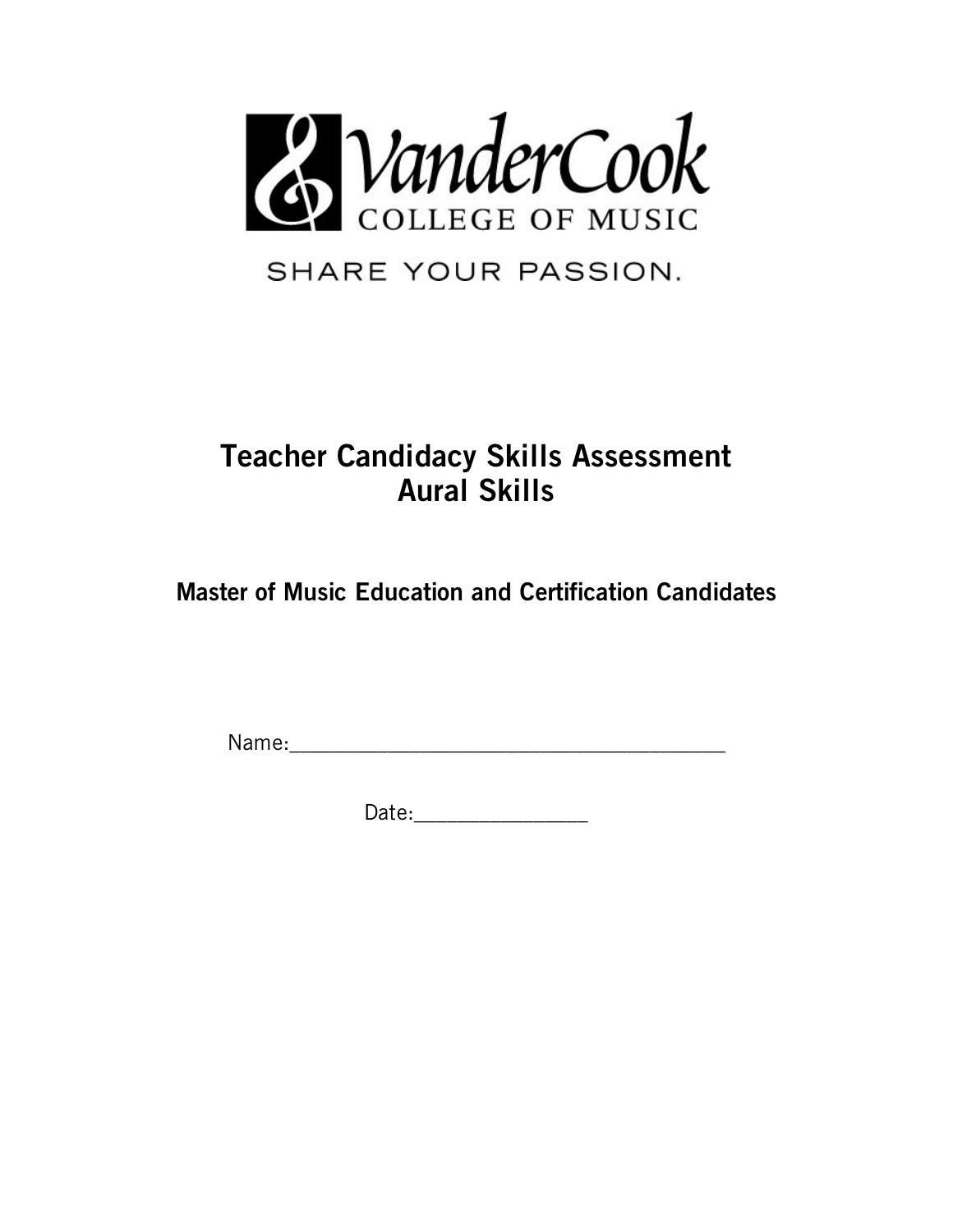

SHARE YOUR PASSION.

## **Teacher Candidacy Skills Assessment (TCSA)**

Aural Skills Study Guide

For Master of Music Education and Certification Candidates

This aural skills assessment will be used solely for placement purposes as you begin course work in the Master of Music Education and Certification program at VanderCook College of Music.

Interval Identification

- 2nds, 3rds, 4ths, 5ths (size only, not quality)
- Mm 2nds, Mm 3rds, perfect 4ths & 5ths
- Mm 6ths, Mm 7ths, perfect 8ths, tritones

Cadence Identification

- Authentic, half, and plagal cadences
- Perfect authentic, imperfect authentic, and deceptive cadences
- Picardy  $3<sup>rd</sup>$  in minor

Chord Quality Identification

- Major & minor triads, Mm7th chords in root position
- All triads (major, minor, augmented, diminished) and Mm  $7<sup>th</sup>$  chords
- All  $7<sup>th</sup>$  chords

Pitch Patterns

- Chord tones, outlining I, IV, V (V7), I
- Outlining I, ii, IV, V7, vi, vii°, I
- Chord tones with secondary dominants
- Chord tones involving chromatic harmonies & modulations

Melodic Dictation

- Melodies moving stepwise, melodies outlining tonic triad with some passing tones
- Melodies outlining I, IV, V, I, embellished with passing & neighboring tones
- Melodies outlining basic diatonic progressions, embellished with nonharmonic tones
- Melodies with some chromatic embellishments